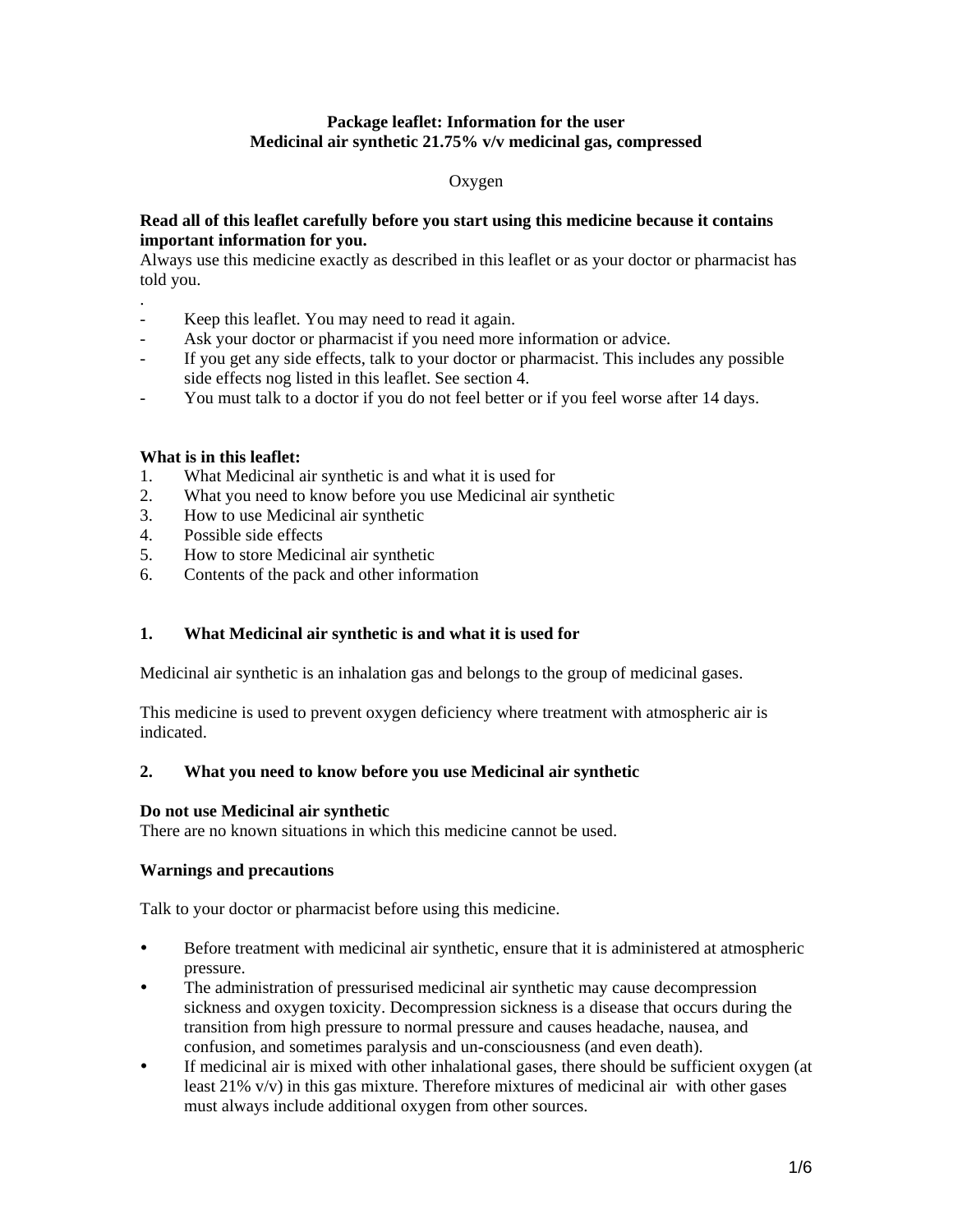- If you administer medicinal air at a high flow rate because it may feel cold.
- Medicinal air should not be used where higher than atmospheric concentrations of oxygen (>21%) would be indicated
- Absolute compliance with the safety precautions specified below is required both before and during the intake of medicinal air.

### **Safety precautions**

- It must be said that air is not flammable per se but oxygen can activate combustion when there are combustible substances, such as fats (oils, lubricants) and organic substances (fabrics, wood, paper, plastic materials, etc.), as a result of a trigger (sparks, naked flame, source of ignition), or during sudden reduction in gas pressure. Hence:
- do not use either greasy creams or lipsticks;
- do not smoke:
- do not approach the cylinder with naked flames;
- do not use any electrical equipment that can issue sparks near the patients who receive medicinal air;
- do not use oils or grease on connections, taps, valve and on any material in contact with oxygen;
- never introduce air into a device that might contain combustible materials, particularly greasy materials;
- do not intervene in any way on cylinder connections, on supplying devices and on the related accessories or components;
- neither pliers nor other utensils can be used to either open or close the cylinder's valve in order to prevent the risk of damage;
- avoid all contact with oil or grease;
- do not handle devices or components with hands or clothes or face soiled with grease, oil, creams and miscellaneous ointments.

Cylinders cannot be used, if there is any evident damage or a suspicion that they have been damaged or exposed to extreme temperatures.

In case of leakage, the cylinder's valve must be instantly closed, if this can be done safely. If the valve cannot be closed, the cylinder must be moved to a safer outdoor location to allow the air to be freely released.

The valves of empty cylinders must be kept closed.

#### **Paediatric population**

There are no other warnings or precautionary measures to be observed other than those mentioned above. However, caution is needed in relation to the use in children.

#### **Other medicines and Medicinal air synthetic**

Tell your doctor or pharmacist if you are taking; have recently taken or might take any other medicines.

No reports of interaction between this medicine and other medicines have been reported.

#### **Medicinal air synthetic with food and alcohol**

No interactions with alcohol, tobacco and foods have been observed.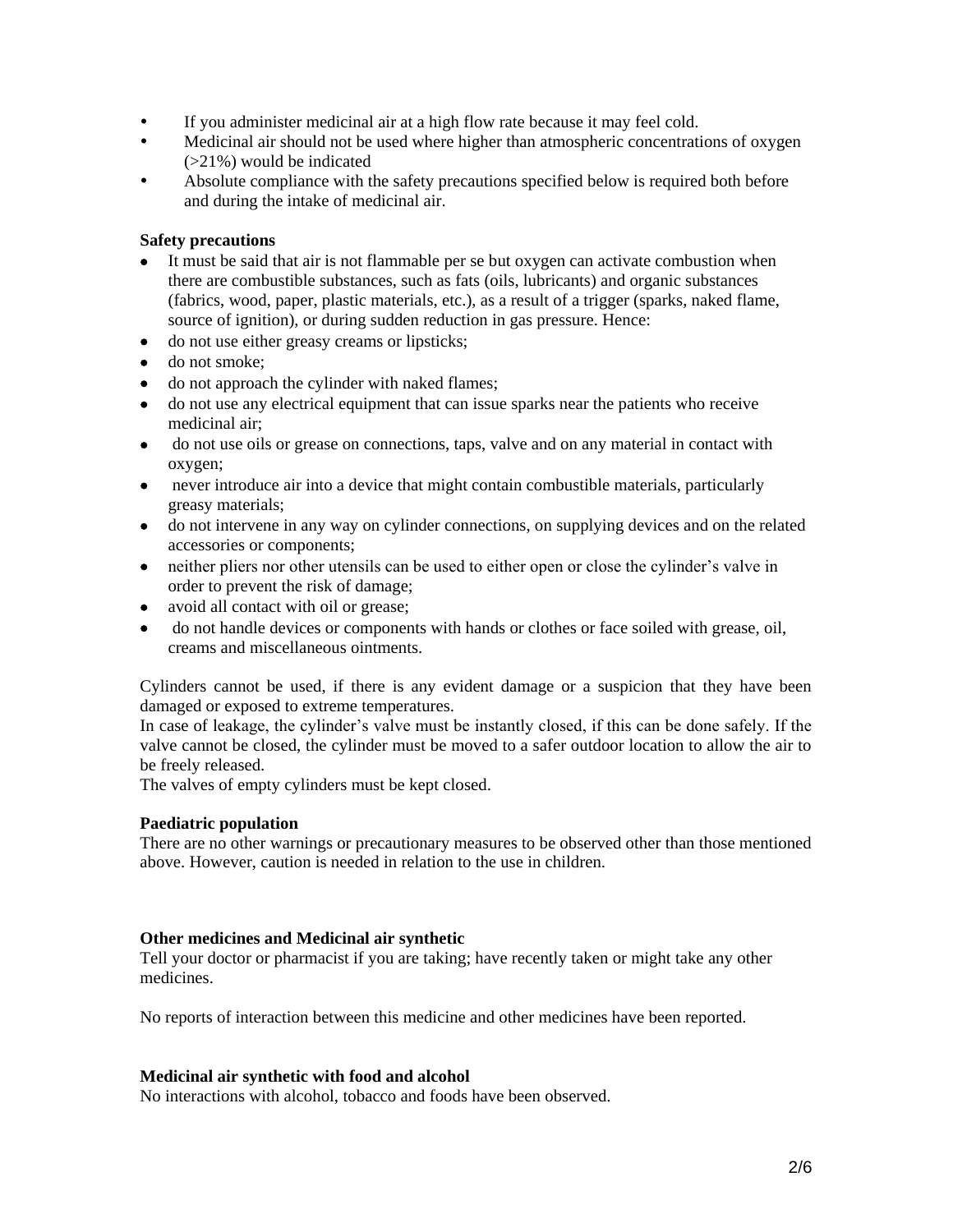#### **Pregnancy, breast-feeding and fertility**

If you are pregnant or breast-feeding, think you may be pregnant or are planning to have a baby, ask your doctor or pharmacist for advice before taking this medicine. This medicine can be used if you are pregnant or breast-feeding.

#### **Driving and using machines**

This medicine does not affect the ability to drive and use machines.

# **3. How to use Medicinal air synthetic**

#### **Dosage**

The dosage depends on the clinical situation and should be adjusted to the patient's needs. Check with your doctor or pharmacist if you are not sure.

# **How to use Medicinal air synthetic**

In order to be able to use medicinal air, the high pressure in the cylinder must be reduced to the required pressure using a reducing device.

If you need to use medicinal air for a long period, it is recommended that the medicinal air is humidified.

Your healthcare professional will ensure that your medicinal air supply is suitable for your use and that the equipment has been set up correctly so that you receive the right amount of air.

This medicine is a gas for inhalation and is administered with inhaled air via a special device, such as a nasal catheter, a face mask, with a hood that fits around the head or by a tube into the windpipe (tracheotomy). The device must be used as per the manufacturer's instructions. Any excess air leaves your body through breathing out and is mixed with the surrounding air. If you are unable to breathe by yourself, you may receive artificial ventilation.

#### **If you take more Medicinal air synthetic than you should**

It is highly unlikely that you will take more Medicinal air synthetic than you should because your doctor or nurse will monitor you during treatment.

#### **If you forget to use Medicinal air synthetic**

Do not take a double dose to make up for a forgotten dose. Continue treatment at the prescribed amount.

#### **If you stop using Medicinal air synthetic**

The disease that you are taking medical compressed air for may get worse.

If you have any further questions on the use of this medicine, ask your doctor or pharmacist.

# **4. Possible side effects**

Like all medicines, this medicine can cause side effects, although not everybody gets them. There are no known side effects.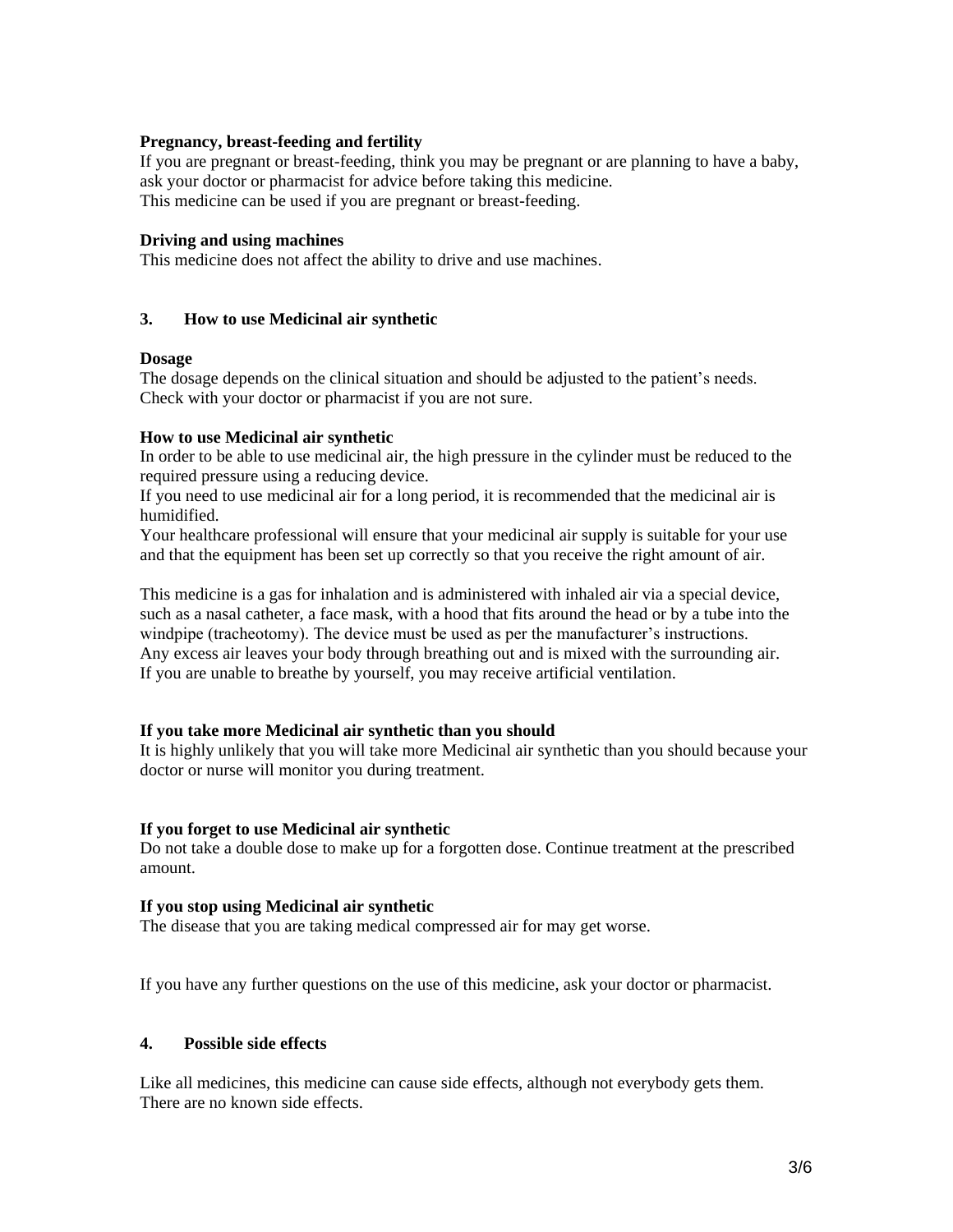However, the following side effects may occur: decompression sickness\* frequency unknown oxygen toxicity\* frequency unknown \*when administered under pressure (see also "**Warnings and precautions"**)

# **Reporting of side effects**

If you get any side effects, talk to your doctor or pharmacist. This includes any possible side effects not listed in this leaflet. You can also report side effects directly via the national reporting system listed in Appendix  $V^*$ . By reporting side effects you can help provide more information on the safety of this medicine.

# **5. How to store Medicinal Air synthetic**

Keep this medicine out of the sight and reach of children.

Do not use this medicine after the expiry date which is stated on the gas cylinder after "do not use after" or "exp". The expiry date refers to the last day of that month.

The following safety precautions must be followed when storing the gas cylinders:

- Store between -20°C and +65°C.
- Store in a vertical position. For cylinders with a rounded base, store horizontally or in a crate.
- Protect from falling or shock, by taking appropriate precautions such as securing the cylinders or placing them in a crate.
- Protect from sunlight. Store in a well ventilated room that is intended exclusively for storage of medicinal gases.
- Keep away from combustible materials.
- Gas cylinders containing different type of gas or composition should be stored separately.
- Full and empty gas cylinders should be stored separately.
- Gas cylinders must not be stored close to sources of heat.
- Store cylinders under cover and protected against the effects of weather.
- Close valves of gas cylinders after use.
- Return gas cylinders to supplier when empty.

#### **6. Contents of the pack and other information**

#### **What Medicinal air synthetic contains**

The active substance is oxygen 21.75% v/v The other ingredient is nitrogen

#### **What Medicinal air synthetic looks like and contents of the pack**

- Medicinal air synthetic is an inhalation gas. The gas is colourless, odourless and tasteless.
- Medicinal air synthetic is stored in gas cylinders under the pressure of 200 bar (at  $15^{\circ}$ C).
- The cylinders are made of steel or aluminium. The valves are made of brass, steel or aluminium.
- The shoulder of the cylinder is colour-coded in black and white. The colour of the cylinder body is white.
- The gas cylinders, valves and valve outlets conform to relevant EU standards.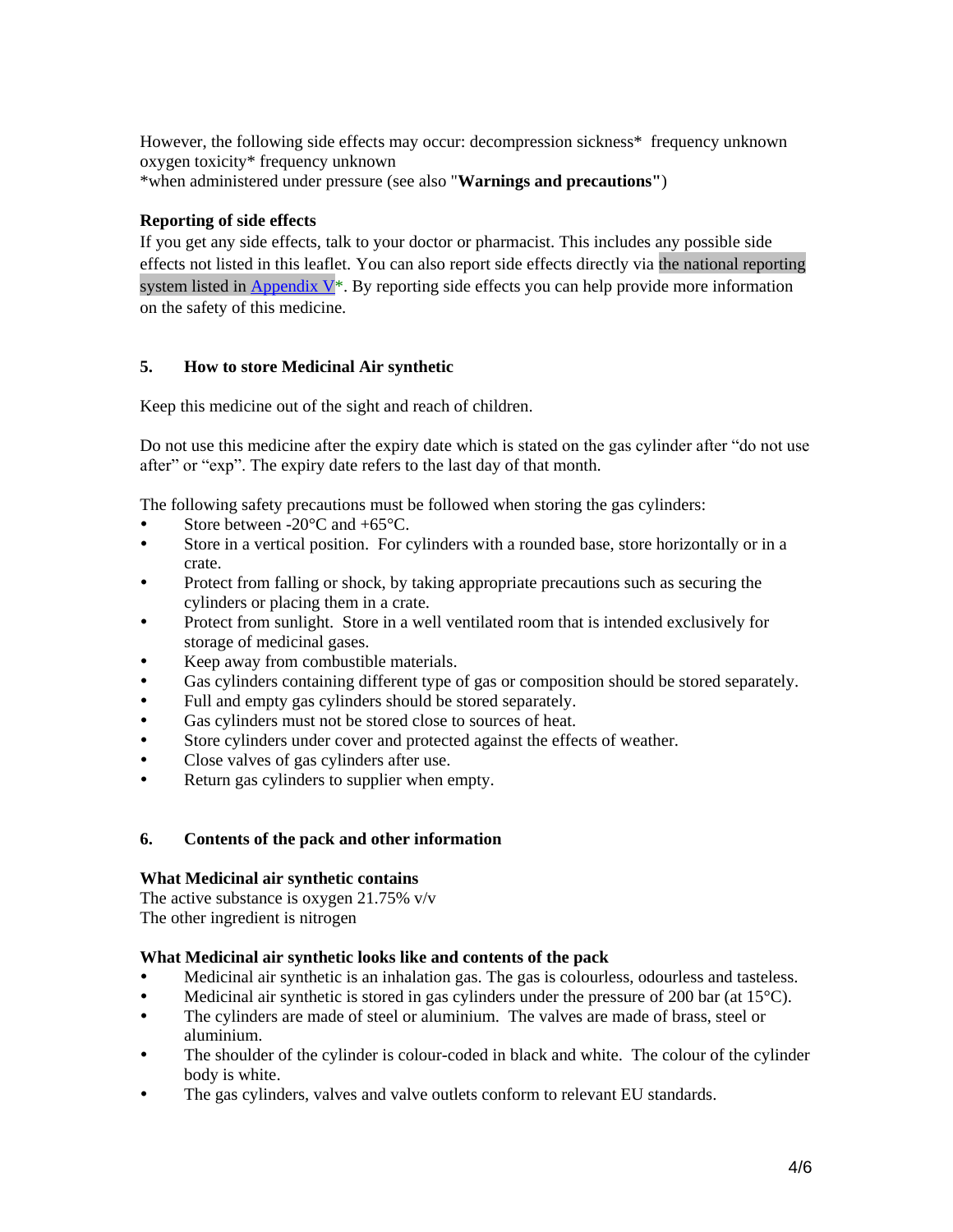Gas cylinders with a capacity of  $(x)$  litres supply  $(y)$  litres of air at 15<sup>o</sup>C and 1 Bar as follows:

| Content $(x)$ in    |      | 2             |               | ∍              | 10             | 20             | 30             | 40             |
|---------------------|------|---------------|---------------|----------------|----------------|----------------|----------------|----------------|
| litres              |      |               |               |                |                |                |                |                |
| Number of           | 196  | 393           | 589           | 982            | 1956           | 3929           | 5894           | 7858           |
| litres of air $(y)$ |      |               |               |                |                |                |                |                |
| Content $(x)$ in    | 50   | $8 \times 40$ | $8 \times 50$ | $12 \times 40$ | $12 \times 50$ | $16 \times 40$ | $16 \times 50$ | $20 \times 50$ |
| litres              |      |               |               |                |                |                |                |                |
| Number of           | 9823 | 62867         | 78584         | 94301          | 117876         | 125735         | 157168         | 196460         |
| litres of air $(y)$ |      |               |               |                |                |                |                |                |

Not all pack sizes may be marketed.

#### **Marketing Authorization Holder**

SOL S.p.A. Via Borgazzi, 27 20900 Monza, Italy

#### **Manufacturer**

SOL Nederland B.V. Swaardvenstraat 11 5048 AV Tilburg The Netherlands

# BTG Sprl

Zoning Ouest 15 7860 Lessines Belgium

#### SOL Hellas S.A.

Thesi Paxi Patima Stefanis 19200 Kamari Boiotias **Greece** 

# **Local representative**

<to be completed nationally>

#### **This medicinal product is authorised in the Member States of the EEA under the following names:**

Belgium: Lucht synthetisch medicinaal SOL Czech Republic: Vzduch medicinální syntetický SOL Germany: Künstliche Luft zur medizinischen Anwendung SOL Greece: Φαρμακευτικός Συνθετικός Αέρας SOL Ireland: Medicinal air synthetic SOL Luxemburg: Air synthétique médicinal SOL Spain: Aire medicinal sintético Solgroup The Netherlands: Lucht synthetisch medicinaal SOL